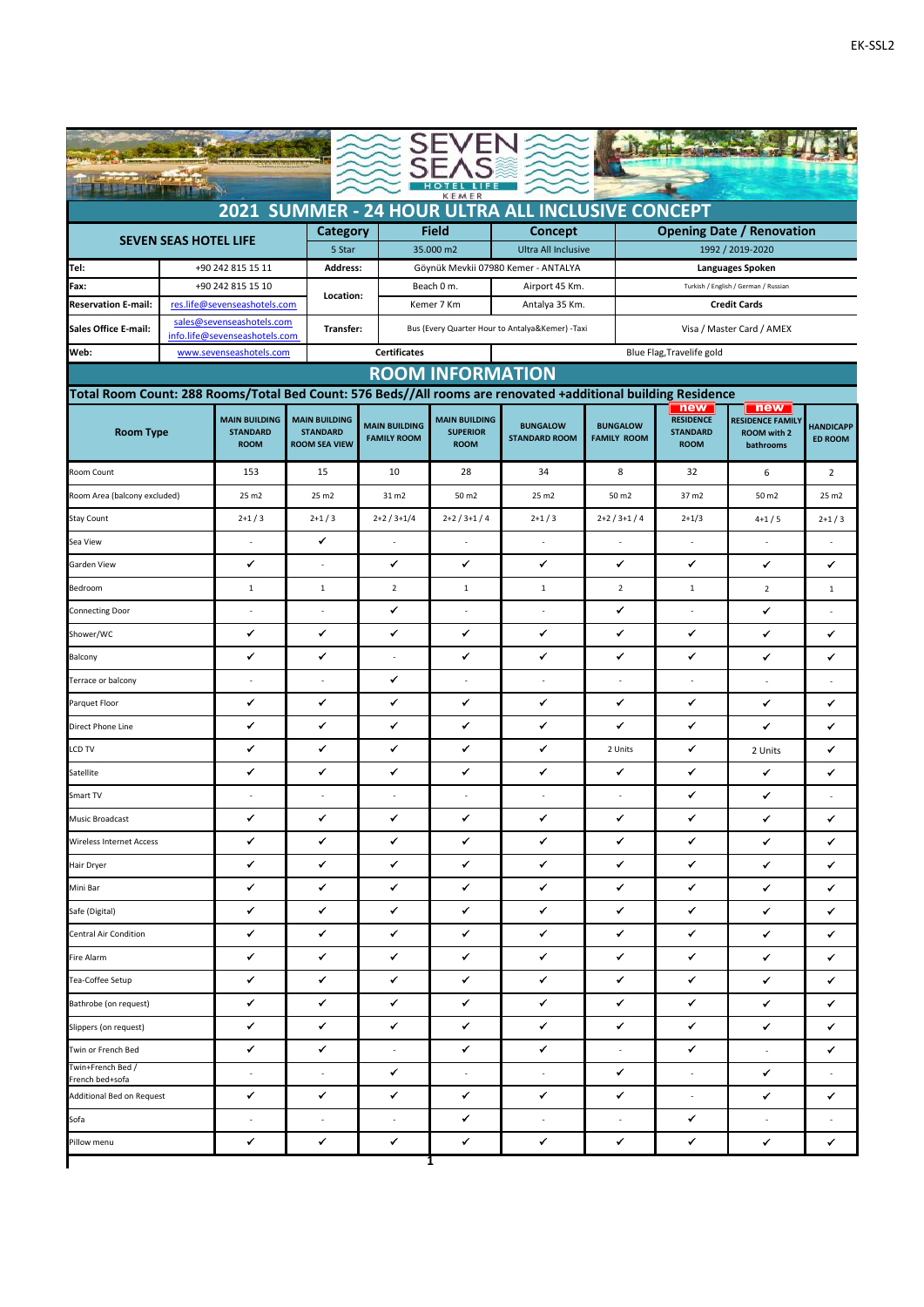|                                                                    | <b>The State of State</b>         |                 |                                                                               |                                                                                                    |                                                                                                                                                     |                                                           |                                                                                                                                                                                             |  |  |  |  |  |  |
|--------------------------------------------------------------------|-----------------------------------|-----------------|-------------------------------------------------------------------------------|----------------------------------------------------------------------------------------------------|-----------------------------------------------------------------------------------------------------------------------------------------------------|-----------------------------------------------------------|---------------------------------------------------------------------------------------------------------------------------------------------------------------------------------------------|--|--|--|--|--|--|
|                                                                    |                                   |                 |                                                                               | 2021 SUMMER 24 HOUR ULTRA ALL INCLUSIVE CONCEPT                                                    |                                                                                                                                                     |                                                           |                                                                                                                                                                                             |  |  |  |  |  |  |
| 24 HOUR ULTRA ALL INCLUSIVE CONCEPT                                |                                   |                 |                                                                               |                                                                                                    |                                                                                                                                                     | Non-Alcoholic Cocktails, Hot Drinks incl. Turkish Coffee) | * Ultra All 24 hours Inclusive Concept available Food and beverage at Lobby Bar(Local & Several Imported Alcoholic Beverages, Soft Drinks, Alcoholic &                                      |  |  |  |  |  |  |
|                                                                    |                                   |                 |                                                                               |                                                                                                    | <b>RESTAURANTS</b>                                                                                                                                  |                                                           |                                                                                                                                                                                             |  |  |  |  |  |  |
| <b>BREAKFAST</b>                                                   |                                   | <b>HOURS</b>    | <b>LOCATION</b>                                                               | <b>CONCEPT DETAIL</b>                                                                              |                                                                                                                                                     |                                                           |                                                                                                                                                                                             |  |  |  |  |  |  |
| Main Restaurant (New buffet design &<br>decoration)                |                                   | 07:00-11.00     | <b>Main Building</b>                                                          |                                                                                                    |                                                                                                                                                     | <b>Open Buffet Breakfast</b>                              |                                                                                                                                                                                             |  |  |  |  |  |  |
| Hero's Kids Buffet<br>07:00-11.00                                  |                                   |                 | Main Building                                                                 |                                                                                                    | Kids' Buffet, Family Seating, Baby corner                                                                                                           |                                                           |                                                                                                                                                                                             |  |  |  |  |  |  |
| <b>LUNCH</b><br><b>HOURS</b>                                       |                                   |                 | <b>LOCATION</b>                                                               |                                                                                                    | <b>CONCEPT DETAIL</b>                                                                                                                               |                                                           |                                                                                                                                                                                             |  |  |  |  |  |  |
| Main Restaurant (New buffet design &<br>12:30-14:30<br>decoration) |                                   |                 | Main Building                                                                 |                                                                                                    | Open Buffet Dinner, Alcoholic and Non-Alcoholic Drinks Included into the Concept, Diet Buffet, Gluten Free Meal (upon request)                      |                                                           |                                                                                                                                                                                             |  |  |  |  |  |  |
| <b>Heros Kids Buffet</b>                                           |                                   | 12:30-14:30     | <b>Main Building</b>                                                          |                                                                                                    | Kids' Buffet, Family Seating, Baby corner                                                                                                           |                                                           |                                                                                                                                                                                             |  |  |  |  |  |  |
| Kids World                                                         |                                   | 12:00-14:00     | Kids World                                                                    |                                                                                                    | Kid's Buffet - juices and water                                                                                                                     |                                                           |                                                                                                                                                                                             |  |  |  |  |  |  |
| <b>DINNER</b>                                                      |                                   | <b>HOURS</b>    | <b>LOCATION</b>                                                               |                                                                                                    | <b>CONCEPT DETAIL</b>                                                                                                                               |                                                           |                                                                                                                                                                                             |  |  |  |  |  |  |
| Main Restaurant(New buffet design &                                |                                   | 18:30-21:00     | <b>Main Building</b>                                                          |                                                                                                    | Open Buffet Dinner, Alcoholic and Non-Alcoholic Drinks Included into the Concept, Diet Buffet, Gluten Free Meal (upon request)                      |                                                           |                                                                                                                                                                                             |  |  |  |  |  |  |
| decoration)<br>Heros Kids Buffet                                   |                                   | 18:30-21.00     | <b>Main Building</b>                                                          |                                                                                                    |                                                                                                                                                     |                                                           |                                                                                                                                                                                             |  |  |  |  |  |  |
| <b>SNACK SERVICE</b>                                               |                                   | <b>HOURS</b>    | <b>LOCATION</b>                                                               | Kids' Buffet, Family Seating, Baby corner<br><b>CONCEPT DETAIL</b>                                 |                                                                                                                                                     |                                                           |                                                                                                                                                                                             |  |  |  |  |  |  |
| Lobby Bar                                                          |                                   | 11:00-19:00     | <b>Main Building</b>                                                          | Patisserie, Sandvich, Fruits, Juices and Tea-Coffee                                                |                                                                                                                                                     |                                                           |                                                                                                                                                                                             |  |  |  |  |  |  |
| Breeze at Kebab house                                              |                                   | 12:00-15:30     | Beach Area                                                                    | Full Snack a la carte service , Alcoholic and Non-Alcoholic Drinks Included into the Concept       |                                                                                                                                                     |                                                           |                                                                                                                                                                                             |  |  |  |  |  |  |
| <b>ICE CREAM SERVICE</b>                                           |                                   | <b>HOURS</b>    | <b>LOCATION</b>                                                               | <b>CONCEPT DETAIL</b>                                                                              |                                                                                                                                                     |                                                           |                                                                                                                                                                                             |  |  |  |  |  |  |
| Pool bar                                                           |                                   | 12:00-21:00     | Pool                                                                          | Ice Cream Service                                                                                  |                                                                                                                                                     |                                                           |                                                                                                                                                                                             |  |  |  |  |  |  |
| Kids World                                                         |                                   | $10:00 - 22:00$ | Kids World                                                                    | Ice Cream Service                                                                                  |                                                                                                                                                     |                                                           |                                                                                                                                                                                             |  |  |  |  |  |  |
| <b>NIGHT SNACK SERVICE</b>                                         |                                   | <b>HOURS</b>    | <b>LOCATION</b>                                                               | <b>CONCEPT DETAIL</b>                                                                              |                                                                                                                                                     |                                                           |                                                                                                                                                                                             |  |  |  |  |  |  |
| Main Restaurant                                                    | 22:00-07:00                       |                 | Main Building                                                                 | Night menu                                                                                         |                                                                                                                                                     |                                                           |                                                                                                                                                                                             |  |  |  |  |  |  |
|                                                                    |                                   |                 |                                                                               |                                                                                                    | A'LA CARTE RESTAURANT (opened based on weekly schedule)                                                                                             |                                                           |                                                                                                                                                                                             |  |  |  |  |  |  |
| <b>A'LA CARTE</b>                                                  |                                   | <b>HOURS</b>    | <b>LOCATION</b>                                                               |                                                                                                    |                                                                                                                                                     | <b>CONCEPT DETAIL</b>                                     |                                                                                                                                                                                             |  |  |  |  |  |  |
| A GUSTOSA restaurant<br>18:30-21.00                                |                                   |                 | <b>Main Building</b>                                                          | Italian Cuisine- Local Alcoholic and Non-Alcoholic Drinks included in the Concept - free of charge |                                                                                                                                                     |                                                           |                                                                                                                                                                                             |  |  |  |  |  |  |
| BREEZES Fish restaurant                                            |                                   | 18:30-21.00     | Beach                                                                         |                                                                                                    |                                                                                                                                                     |                                                           | Fish and Seafood Cuisine-Local Alcoholic and Non-Alcoholic Drinks included in the Concept -extra charge                                                                                     |  |  |  |  |  |  |
| Kebab House                                                        |                                   | 18:30-21.00     | Beach                                                                         |                                                                                                    | Turkish Cuisine-Local Alcoholic and Non-Alcoholic Drinks included in the Concept - free of charge                                                   |                                                           |                                                                                                                                                                                             |  |  |  |  |  |  |
| Reservation is requried.                                           |                                   |                 |                                                                               |                                                                                                    |                                                                                                                                                     |                                                           |                                                                                                                                                                                             |  |  |  |  |  |  |
|                                                                    |                                   |                 |                                                                               |                                                                                                    | ' A'la Carte Restaurant hours and days are based on weekly schedule and can be changed anytime by management.                                       |                                                           |                                                                                                                                                                                             |  |  |  |  |  |  |
|                                                                    |                                   |                 |                                                                               |                                                                                                    |                                                                                                                                                     |                                                           | *Per room /per stay 2 visits of the a la carte restaurant are free (Kebap house and Italian). Reservation is requried. Fish restaurant is extra charged PP.15 Euro reservation is required. |  |  |  |  |  |  |
| 30.09.2021) La Gustosa restaurant ( 01.05 -30.09.2021)             |                                   |                 |                                                                               |                                                                                                    |                                                                                                                                                     |                                                           | A'la Carte Restaurants hours and days are based on weekly schedule and can be changed anytime by management. Kebab House (01.05.2021-30.09.2021), Fish restaurant (01.05.2021-              |  |  |  |  |  |  |
|                                                                    |                                   |                 |                                                                               |                                                                                                    | <b>BARS</b>                                                                                                                                         |                                                           |                                                                                                                                                                                             |  |  |  |  |  |  |
| <b>BARS</b>                                                        | <b>HOURS</b>                      |                 | <b>LOCATION</b>                                                               |                                                                                                    | <b>CONCEPT DETAIL</b>                                                                                                                               |                                                           |                                                                                                                                                                                             |  |  |  |  |  |  |
| Lobby Bar                                                          |                                   | 24 Hours        | Main Building                                                                 |                                                                                                    | Alcoholic and Non-Alcoholic Drinks Included into the Concept, Kid's cocktail Menu                                                                   |                                                           |                                                                                                                                                                                             |  |  |  |  |  |  |
| Beach Bar                                                          | new                               | 10:00-00.00     | Beach                                                                         |                                                                                                    | Alcoholic and Non-Alcoholic Drinks Included into the Concept, Kid's cocktail Menu                                                                   |                                                           |                                                                                                                                                                                             |  |  |  |  |  |  |
| Pool Bar                                                           | 10:00-00:00                       |                 | Pool Area                                                                     | Alcoholic and Non-Alcoholic Drinks Included into the Concept, Kid's cocktail Menu                  |                                                                                                                                                     |                                                           |                                                                                                                                                                                             |  |  |  |  |  |  |
| Disco                                                              |                                   | 00:00-02.00     | Main Building<br>Alcoholic and Non-Alcoholic Drinks Included into the Concept |                                                                                                    |                                                                                                                                                     |                                                           |                                                                                                                                                                                             |  |  |  |  |  |  |
|                                                                    |                                   |                 |                                                                               |                                                                                                    | <b>MINI BAR CONCEPT</b>                                                                                                                             |                                                           |                                                                                                                                                                                             |  |  |  |  |  |  |
|                                                                    |                                   |                 |                                                                               |                                                                                                    | * 2 beers, 2 units Cola, 2 zero Cola ,2 units Fanta, 2 units Ice Tea, 2 units Juice, 2 units of 0.5 lt. Water, 2 units sparkling water, 2 unit Milk |                                                           |                                                                                                                                                                                             |  |  |  |  |  |  |
|                                                                    |                                   |                 |                                                                               |                                                                                                    |                                                                                                                                                     |                                                           | * Mini Bar filled on arrival days and replenished every day free of charge - Coffee set up including 1.5 lt. water free of charge and refreshed daily                                       |  |  |  |  |  |  |
|                                                                    |                                   |                 |                                                                               |                                                                                                    | <b>PAID SERVICES</b>                                                                                                                                |                                                           |                                                                                                                                                                                             |  |  |  |  |  |  |
| <b>ACTIVITIES</b>                                                  | <b>HOURS</b>                      |                 |                                                                               | <b>DESCRIPTION</b>                                                                                 | <b>ACTIVITIES</b>                                                                                                                                   | <b>HOURS</b>                                              | <b>DESCRIPTION</b>                                                                                                                                                                          |  |  |  |  |  |  |
| Telephone                                                          | 24 Hours                          |                 |                                                                               |                                                                                                    | <b>Billiards</b>                                                                                                                                    | 10:00-22:30                                               |                                                                                                                                                                                             |  |  |  |  |  |  |
| Room Service                                                       | 24 Hours                          | Extra           |                                                                               |                                                                                                    | Market - Jewelry                                                                                                                                    | 10:00-23:00                                               |                                                                                                                                                                                             |  |  |  |  |  |  |
| Laundry                                                            | 09:00-16:00<br>09:00-16:00        | Extra           |                                                                               |                                                                                                    | Hairdresser                                                                                                                                         | 09:00-21:00<br>09:00-23:00                                |                                                                                                                                                                                             |  |  |  |  |  |  |
| Dry Cleaning<br>Ironing Room                                       | 24 Hours                          |                 | * Delivery 1 day later<br>Self Ironing is free of charge                      |                                                                                                    | Photographer<br>Rent a Car                                                                                                                          | 09:00-21:00                                               |                                                                                                                                                                                             |  |  |  |  |  |  |
|                                                                    |                                   |                 |                                                                               | Several Import Drinks, Energy Drinks, Fresh                                                        | Doctor / Nurse                                                                                                                                      | 09:00-17:00                                               | On Call                                                                                                                                                                                     |  |  |  |  |  |  |
|                                                                    | Extra Food & Beverage<br>24 Hours |                 |                                                                               | Squeezed Fruit Juices, Bottles and Drinks in cans                                                  | <b>Baby Sitter</b>                                                                                                                                  |                                                           | On Request                                                                                                                                                                                  |  |  |  |  |  |  |
| Water Sports                                                       | 10:00-18:00                       |                 |                                                                               |                                                                                                    | Baby Phone / Stroller                                                                                                                               |                                                           | Limited number                                                                                                                                                                              |  |  |  |  |  |  |
| Tennis Equipments                                                  | 07:00-00:00                       |                 | Can be obtained from the reception                                            |                                                                                                    | Massage - Peeling                                                                                                                                   | 09:00-20:00                                               |                                                                                                                                                                                             |  |  |  |  |  |  |
| <b>Pavilion Service</b>                                            | 09:00-19:00                       |                 | Reservation can be made from<br><b>Guest Relations</b>                        |                                                                                                    | Skin Care - Beauty treatment                                                                                                                        | 09:00-20:00                                               |                                                                                                                                                                                             |  |  |  |  |  |  |
|                                                                    |                                   |                 |                                                                               |                                                                                                    | $\overline{2}$                                                                                                                                      |                                                           |                                                                                                                                                                                             |  |  |  |  |  |  |